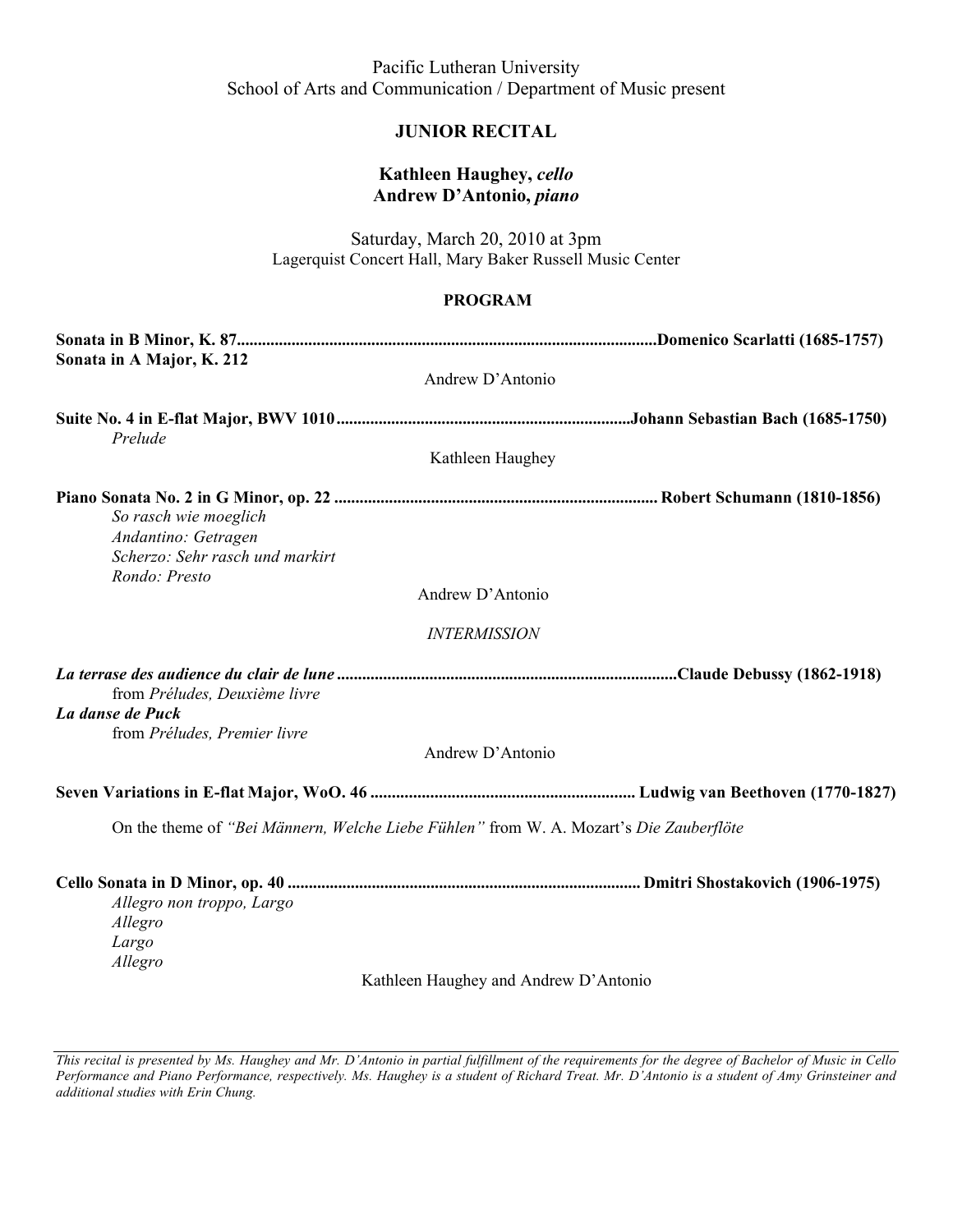#### **Program Notes**

**Domenico Scarlatti** is the most important Italian keyboard composer who wrote in the *Galant* Style. Born in 1685 as the sixth child to the famous opera composer Alessandro Scarlatti, Domenico made his mark as a particularly gifted harpsichordist. He accepted a post as an organist in Naples at sixteen, but eventually moved to Lisbon where he was stationed as court composer and teacher of Princess Maria Barbara. When his student married the heir to the throne of Spain he followed her to Madrid, where he spent the rest of his life.

He is remembered today mostly for his keyboard sonatas, which he composed primarily for Princess Maria Barbara. There are over five hundred and fifty of these works, which, though called sonatas, are mostly short binary forms. *K. 87 in b minor* is brooding; the four-voice writing leads to extended tensions which are released only for the briefest of moments. *K. 212 in A major* is more bright and playful.

**Johann Sebastian Bach** is known for the intellectual depth and beauty of his works, including his mastery of counterpoint and other elements of the Baroque style. These qualities have led to the historic assessment that his music represents the era in its most mature form. There has been a constant interest and revival of his music since the beginning of the nineteenth century.

Bach's cello suites and violin partitas, written while he served Prince Leopold in Cöthen as Kapellmeister, exist not only as beautiful music for solo stringed instruments, but also as a means to help a student master the technical part of learning his/her instrument—a purpose of which Bach was quite conscious while composing them. The cello suites are a perfect example of the Baroque suite form, which in the eighteenth century was a set, or succession, of dance movements. A Baroque suite almost always begins with a prelude which serves several functions, which are still important today: to warm up the instrument, check acoustics, quiet the audience, and to demonstrate skill in performance and improvisation.

The fourth prelude is in the key of E-flat major, which Bach regarded as a triumphant key. The harmonically adventurous first section employs a single rhythmic gesture of repeated eighth notes creating broken chords. The second section contrasts the first with more scalar passages played with a free or rather improvisatory feel. After some harmonic digression to E-flat minor and an unexpected stop on the colorful Neapolitan, the first section comes back, more triumphant than before!

**Robert Schumann** is considered by many to be the "very heart of the Romantic movement in music." Born in 1810 in Germany, Schumann studied with Friedrich Wieck with the hope of becoming a great pianist, until injury permanently damaged his hand. He then turned to writing music and literature. His relationship with Wieck became more and more strained as Schumann fell in love with Wieck's daughter, Clara, whom he married in 1840. Clara was the inspiration for much of Schumann's music including all his sonatas, and as a brilliant pianist, she frequently premiered and performed his works.

Schumann was a master of writing short character pieces with quick mood shifts; unfortunately his pieces in larger forms were often not as successful. *The Sonata in G minor, Op. 22* is an exception. This is his most compact sonata and most frequently performed today. The final form took over eight years to write; earlier he had written a fourth movement that Clara and he agreed was "much too difficult." When Clara premiered the work, Schumann asked her to play like it was "the day before their wedding," but not to take the sonata "too wildly." The first movement contains a joke that often bewilders performers: at the beginning the tempo is marked "as fast as possible," but at the end of the recapitulation it is marked "faster." Then at the coda it is marked "faster still." Though this is impossible, the idea is understood. The beautiful second movement is essentially an art song for piano alone. The scherzo is where we can experience Schumann's typical character shifts, each mood lasting about eight measures, and the fourth movement ends in a whirlwind of repeated notes.

**Claude Debussy** was born in 1862 in France to non-musician parents. His musical talents were nonetheless noticed, and he was admitted to the Paris Conservatory at age eleven. Fascinated by the arts of the Orient, Debussy began to seek out a new musical language, rejecting traditional western theory. His emphasis became sonorities that were created through new uses of harmony, with an emphasis on modal, whole tone, and pentatonic scales.

The heart of Debussy's mature style is represented in his *24 preludes*, published in two books of twelve each in 1910 and 1913. The pieces are short and compact, stretching beyond traditional form and harmony. *La Terrasse des Audiences de Clair de Lune* is one of the clearest examples of Debussy's new use of harmony. Debussy makes extensive use of layering and pedal tones, which is made clear by composing in three staffs as opposed to the standard two. When his colleagues heard this piece, they told him that no one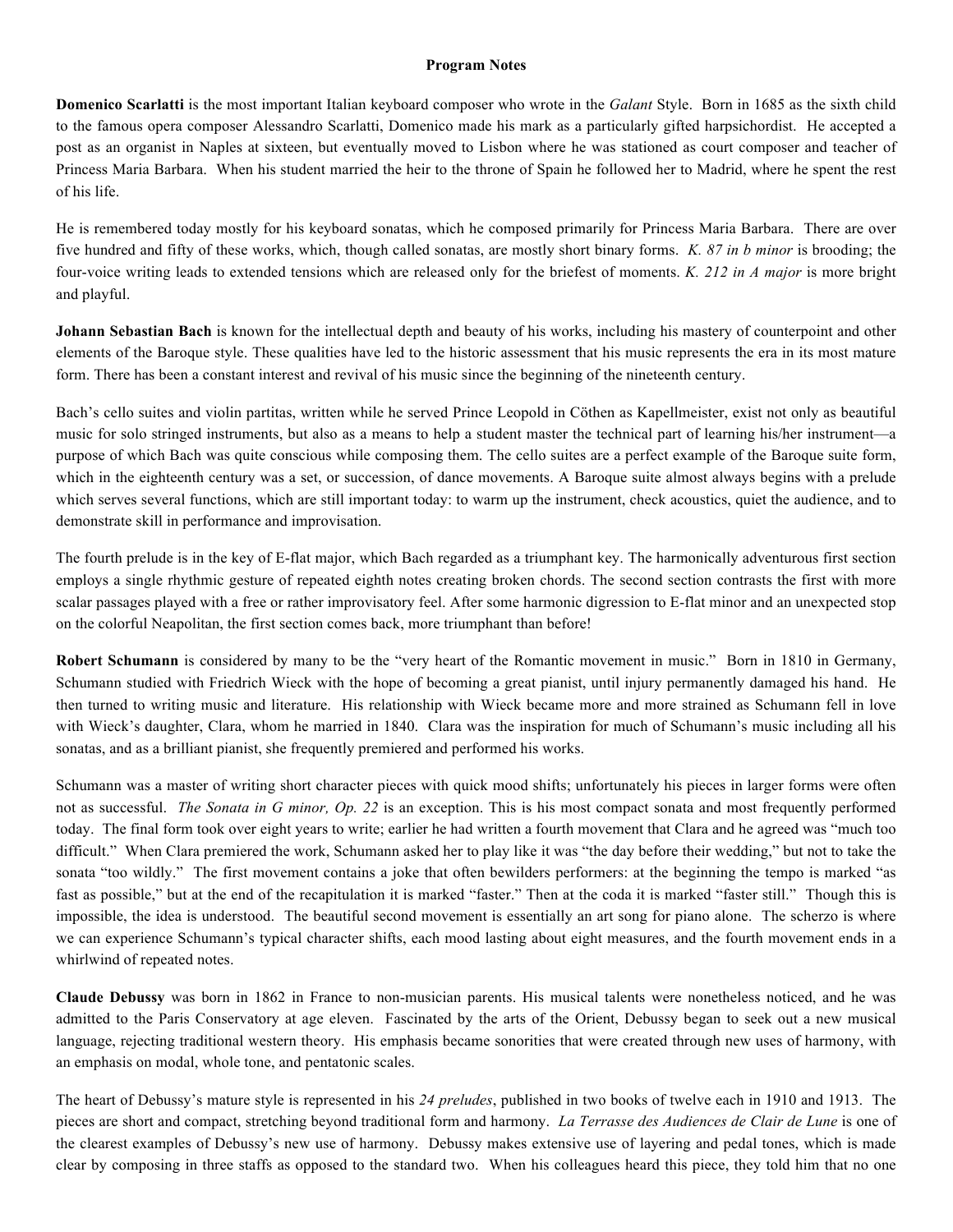could understand it. Debussy said that it did not matter if it made sense; all that mattered was how it sounded. *La Danse de Puck* makes a reference to the mischievous fairy from Shakespeare's *A Midsummer Night's Dream*. The jumps and leaps, as well as its unpredictable nature make the fun of the dance.

**Ludwig Van Beethoven** lived in an era of great social change which allowed to him to break away from the classical style of drawing from an already established set of objectified emotions, and be at the forefront of the romantic period with music evoking his own personal experience and feelings. Beethoven had the luxury of a wide group of patrons and was perhaps the first fully professional composer. Although Beethoven brought countless contributions and innovations to the romantic period, he was well versed in music from the classical era, and would often draw from that music for inspiration for his compositions.

Mozart's opera, *Die Zauberflöte*, premiered in Vienna in 1791. The duet between Pamina and Papageno, "Bei Männern welche Liebe Fühlen" or "with men who feel love" provides the theme for Beethoven's *Seven Variations in E-Flat Major* written for cello and piano in 1801. In Mozart's duet, Pamina and Papageno sing of the happiness of the union of two lovers, suggesting "we live through love alone" and that "love sweetens every torment." Of love, they say that "every creature offers itself to her" and the final text of the duet states that "man and wife, and wife and man, reach to the height of Godliness."

In this theme and variations, the piano and cello act as Pamina and Papageno, conversing about the joys of love and marriage, each variation providing its own viewpoint on the matter. The fourth variation is the only variation in a minor key, giving it a much more obstinate, and somber mood from the rest. It is followed by a livelier fifth version which is answered by the sixth *Adagio*. The piece ends with the cheerful final variation and coda. While Beethoven did draw from Mozart's theme, he adds his own expressivity through the balance between the lyrical lines of the piano and cello, and several surprises taking the form of unexpected dynamic and harmonic deviations.

**Dmitri Shostakovich's** *Cello Sonata in D Minor, Opus 40* is quite a deceptive and misunderstood piece. This piece was written in 1934, an eventful year as it marked the premier of his opera, *Lady Macbeth of Mtsensk District*, which was at first interpreted as a milestone of Soviet opera. While Shostakovich was composing this work, Socialist Realism was at its early stages. Created in 1932, the Communist party instructed musicians in the Union of Soviet Composers to write music adhering to Socialist Realist principles which ideally—for the Communists—would depict everyday Soviet life in an optimistic, heroic light, perhaps incorporating folk music from one of the Soviet republics. While it is believed that Shostakovich made an attempt to follow these ideas, at least in the early stages of Socialist Realism, critics eventually drew attention to the digressions from simple and comprehensible melodies in his opera to what was described as musical chaos, particularly in an article published in 1936, titled "Chaos Instead of Music." This article continued in a more sinister tone, stating "this is a meaningless game, that may well come to a very bad end," which was most likely a warning to Shostakovich by Stalin's officials. After this article, Shostakovich's reputation and livelihood were drastically damaged, left with little support from his colleagues, as they were afraid for their lives. Shostakovich's compositional techniques were just subtle enough for this cello sonata not to be considered anti-Socialist Realism and to become a staple in cello literature.

 Although this work has been described by Soviet critics as a "sudden ray of sunshine," and expressing a "peasant joy" in the second and fourth movements it is not difficult to recognize that it is in reality quite strained, sardonic, and distinctly bitter. The first movement is a nostalgic representation of pre-Revolutionary Russia, presented without irony as an evocation of a gentler way of life. Soon however, the lyrical and maternal second theme is interrupted by a drumming figure in the piano. The second movement is in fact a brutal folk-dance. The third movement is quite dark, evoking the barren Russian winter which leads up to a passionate climax and then comes back down to the icy mood of the beginning. The fourth movement contains a small, recurring folk tune that sounds like it could be played on the piano with one finger, including what sounds like wrong notes in both the cello and piano parts. This recurring melody is interrupted by etude-like passages which are devilishly difficult. It is difficult to recognize exactly which folk tunes were used in the composition of this movement, but in all likelihood, Shostakovich is satirizing the revolt against intelligence which was mounted by Stalin.